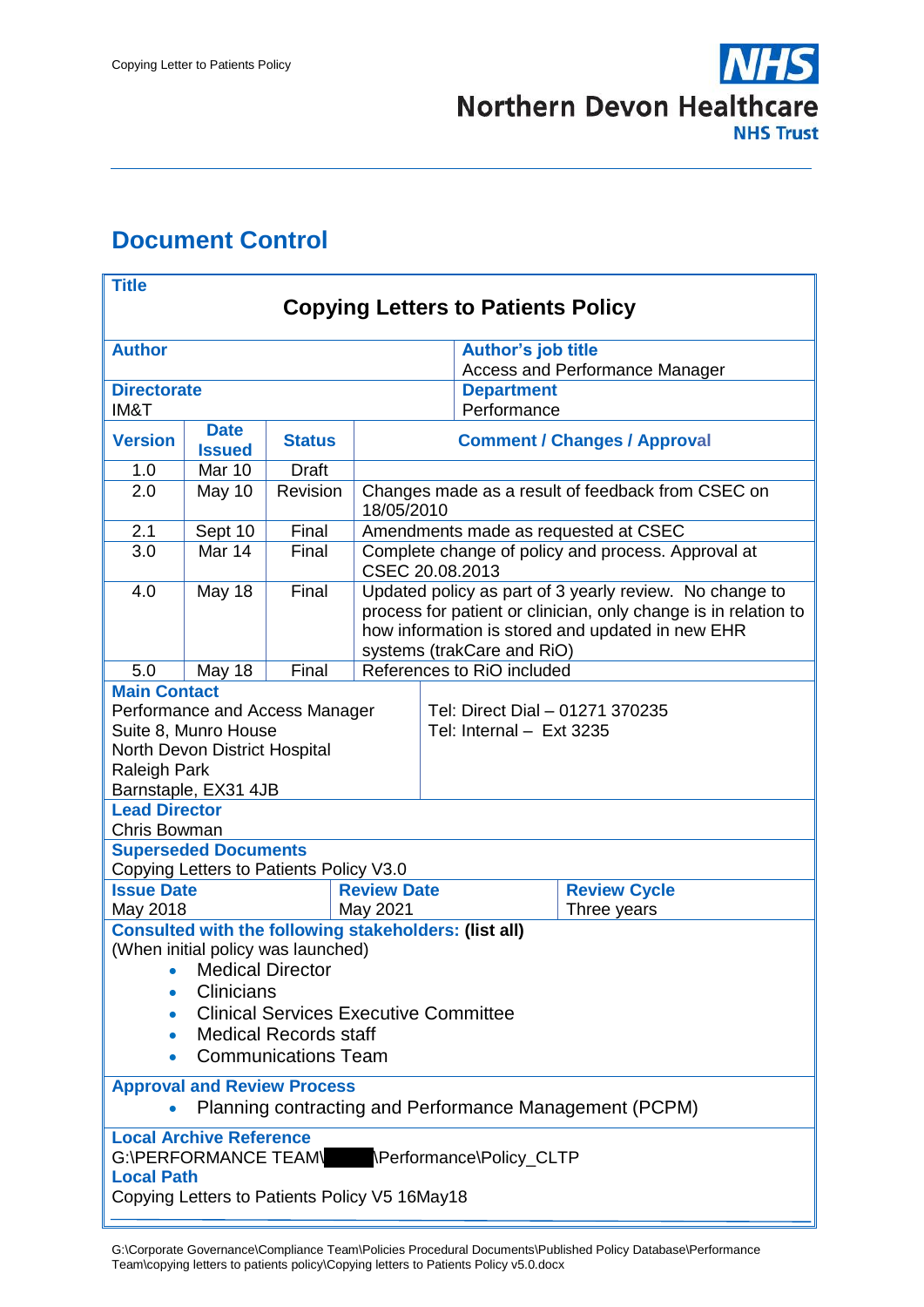

| <b>Policy categories for Trust's internal</b> | Tags for Trust's internal website (Bob) |
|-----------------------------------------------|-----------------------------------------|
| website (Bob)                                 | <b>Copying Letters</b>                  |
| Communications                                |                                         |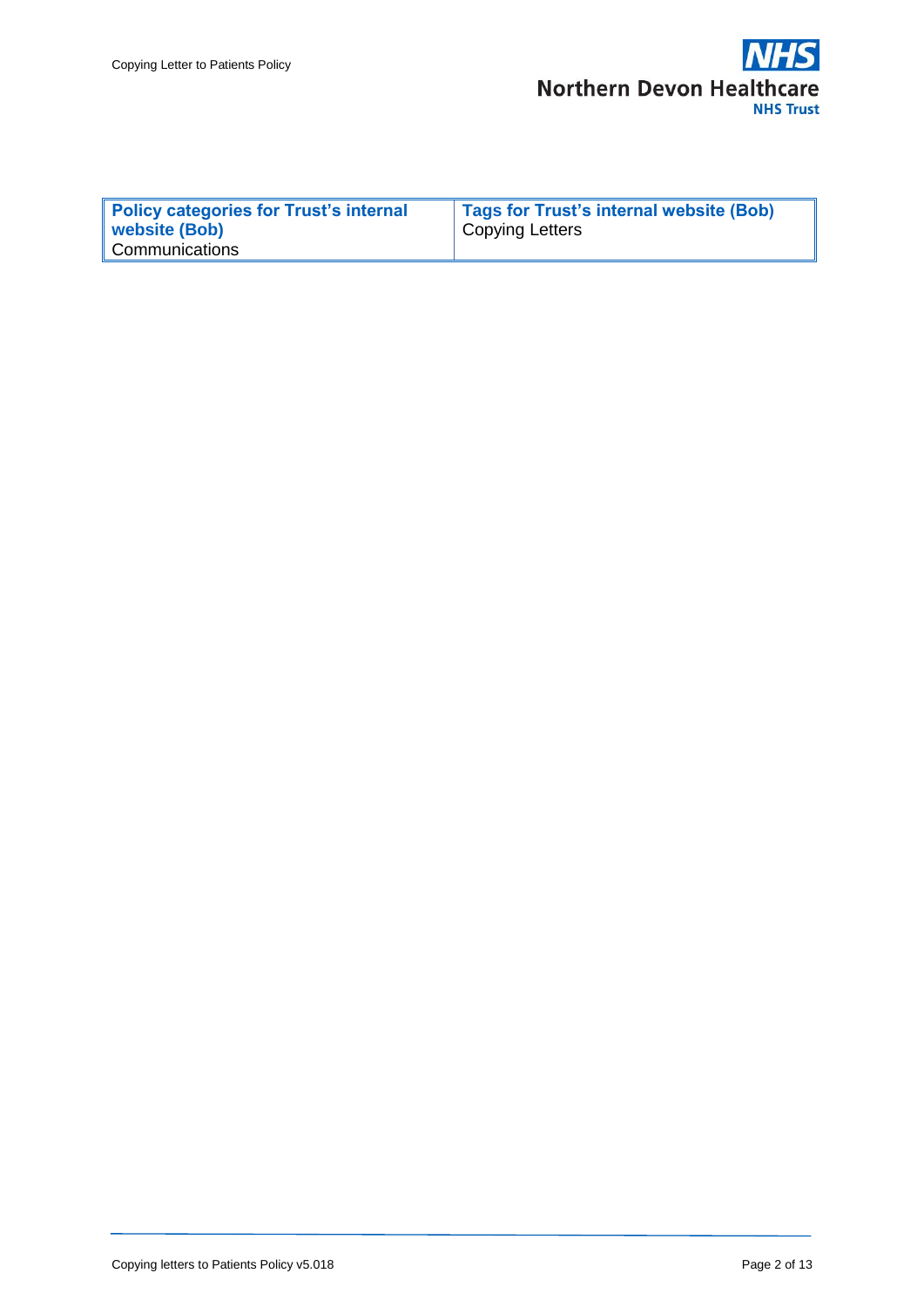

### **CONTENTS**

| 1  |  |
|----|--|
| 1. |  |
| 2  |  |
| 3  |  |
| 4  |  |
| 5  |  |
| 6  |  |
| 7  |  |
| 8  |  |
| 9  |  |
| 10 |  |
| 11 |  |
| 12 |  |
| 13 |  |
| 14 |  |
| 15 |  |
| 16 |  |
| 17 |  |
| 18 |  |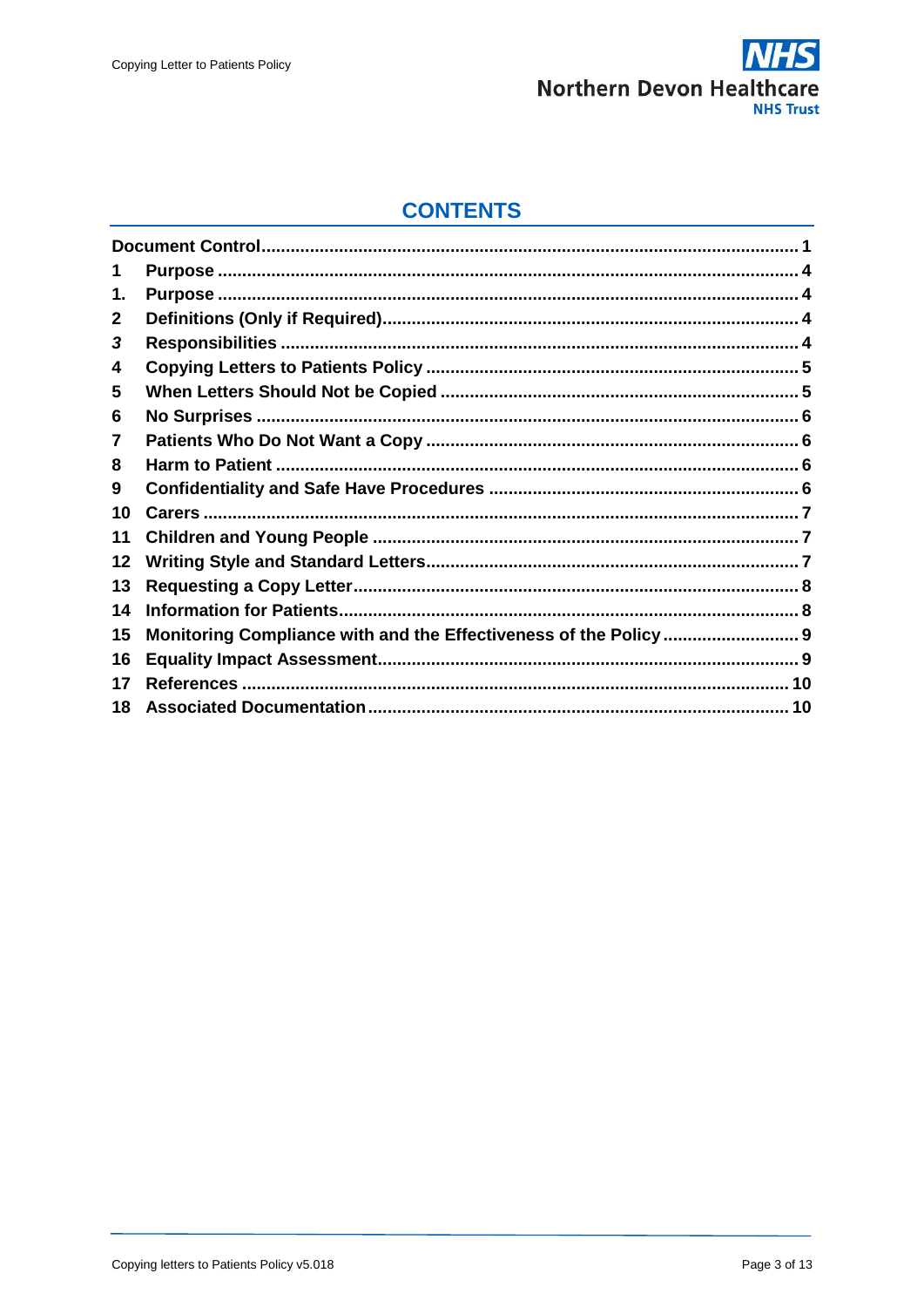

#### <span id="page-3-0"></span>**1 Purpose**

This document sets out Northern Devon Healthcare NHS Trust's system for Copying Letters to Patients. It provides a robust framework to ensure a consistent approach across the whole organisation, and supports our statutory duties as set out in the NHS Constitution.

### <span id="page-3-1"></span>**1. Purpose**

The purpose of this document is to ensure adherence to The NHS Constitution for England which states that the NHS pledges "to share with you any correspondence sent between clinicians about your care" and the NHS Plan (paragraph 10.3) where it states a commitment that patients should be able to receive copies of clinicians' letters about them as of right.

The policy applies to all Trust staff involved in the production or distribution of any patient correspondence sent to other health professionals.

Implementation of this policy will ensure that:

- There is a transparent process in place which ensure that patients can obtain copies of letters between healthcare professionals and other agencies about the care and treatment they are receiving.
- There is a process for requesting copies of correspondence in place which maintains confidentiality.
- The staff has clear guidance which can be followed.

The Trust meets national requirements in respect of Copying Letters to Patients

# <span id="page-3-2"></span>**2 Definitions (Only if Required)**

A 'letter' includes communications between different health professionals, for instance those from and to GPs, hospital doctors, nurses, therapists and other healthcare professionals. Different types of letters include (among others):

- Letters or forms of referral (including hand-written two-week wait referral forms) from primary care health professionals to other NHS services.
- Letters from NHS health professionals to other agencies (such as social services or housing, employers or insurance companies).
- Letters to primary care from hospital consultants or other healthcare professionals following discharge or following an outpatient consultation or episode of treatment.
- Single test results are not normally included in this definition.

### <span id="page-3-3"></span>*3* **Responsibilities**

#### **3.1 The Chief Executive is responsible for:**

Ensuring that the policy is adhered to by all Trust staff

#### **3.2 The Clinician is responsible for**: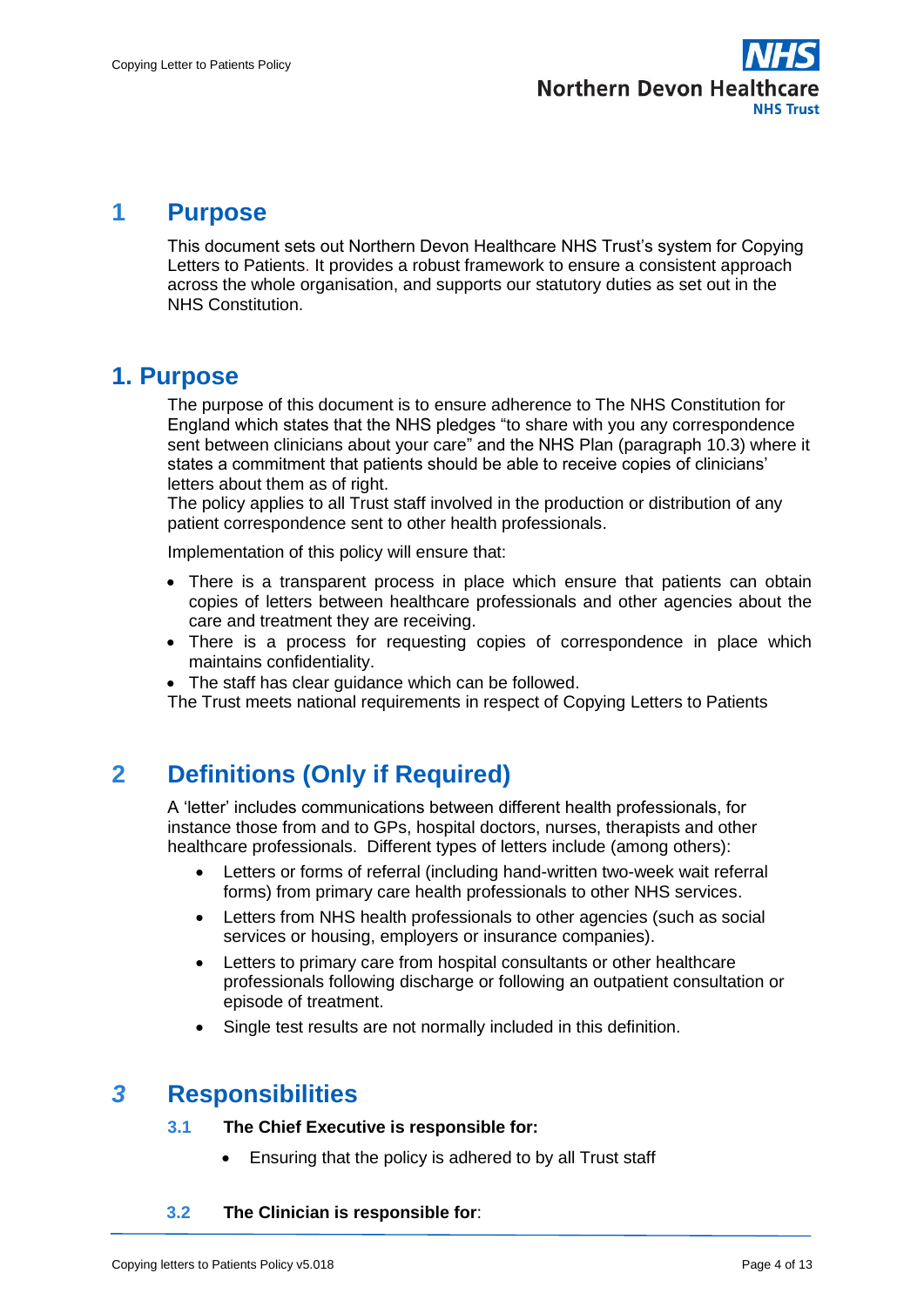

• Informing the patient that they will receive a copy of any letter sent as a result of the consultation and that they should inform the outpatient's receptionist if they do not wish to receive one.

#### **3.3 The Medical Secretary is responsible for**:

- Checking the patient's details on TrakCare/RiO to see whether they do not wish to receive a copy of the correspondence.
- Sending a copy of the correspondence to the patient, ensuring that it is sent to the preferred address and marked as "confidential".

#### **3.4 The Receptionist is responsible for:**

- Checking that the patient's demographics details are correct on the computer system.
- Updating TrakCare/RiO to say that a letter is not wanted if this is the patient's request.

#### **3.5 Role of Patient Advice and Liaison Service (PALs)**

PALs are responsible for:

 Successfully handling any enquires from patients regarding the format in which they wish to receive a copy of the letter.

# <span id="page-4-0"></span>**4 Copying Letters to Patients Policy**

As a general rule and where patients agree, letters written by one health professional to another about a patient should be copied to the patient or, where appropriate, parent or legal guardian. The general principle is that all letters that help to improve a patient's understanding of their health and the care they are receiving should be copied to them as of right. Where the patient is not legally responsible for their own care (for instance a young child, or a child in care), letters should be copied to the person with legal responsibility, for instance a parent or guardian.

### <span id="page-4-1"></span>**5 When Letters Should Not be Copied**

Where letters contain abnormal results or significant information that has not been addressed with the patient, a copy of the letter should only be sent out following discussion with the patient. The content of the letter should reflect the discussion in the consultation.

Situations where letters should not be copied include:

- Where the patient does not want a copy.
- If the clinician feels that it may cause harm to the patient. Bad news is not in itself enough to justify not copying a letter.
- Where the letter includes information about a third party who has not given consent.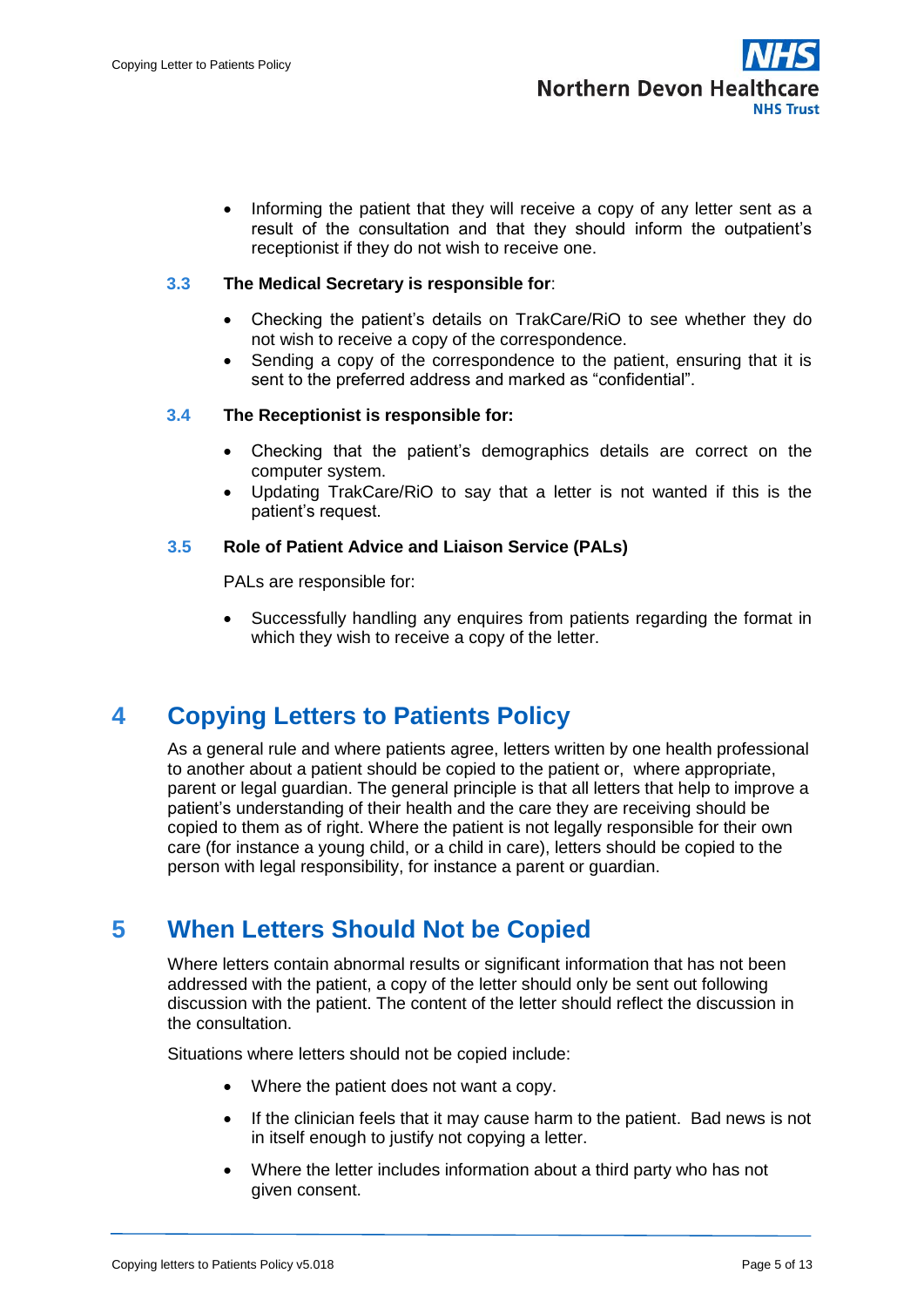

 Where special safeguards for confidentiality may be needed, e.g. child protection or vulnerable adult protection.

The patient still has a right of access to the medical records under the Data Protection Act 1998.

# <span id="page-5-0"></span>**6 No Surprises**

As a general rule the contents of the copied letters should reflect the discussion in the consultation with the sending healthcare professional, and there should be no new information in the letter that might surprise or distress the patient.

# <span id="page-5-1"></span>**7 Patients Who Do Not Want a Copy**

Examples of why people may not want a letter could include:-

- They feel they already have the information.
- There are problems of privacy at home (for example, for young people).
- There is domestic violence or information not known to a partner or other members of the household.
- They do not feel able to accept the diagnosis.

#### <span id="page-5-2"></span>**8 Harm to Patient**

Giving of "bad news" is not in itself enough to justify not copying a letter. The pilot studies showed that it is sometimes the case that health professionals are anxious to protect patients, who themselves often wish to have as much information as possible, even if it may be "bad news" or uncertainty.

In some cases involving particularly sensitive areas, however, such as child protection or mental health problems, it may not be appropriate to copy a letter to the patient, although the patient has the right to request access under the Data Protection Act 1998. Unless the health professional's judgement is that there might be a serious possibility of harm to the patients, it is up to the patient to decide whether they wish to receive a copy of a letter.

# <span id="page-5-3"></span>**9 Confidentiality and Safe Have Procedures**

To maintain the confidentiality of patient information it is important that hospital staff check the accuracy of the patient information including the mechanism of delivery and the desired address or location prior to the letter being dispatched.

Good practice examples include:

- Marking envelopes as "confidential".
- Patient's full name rather than initials should be used.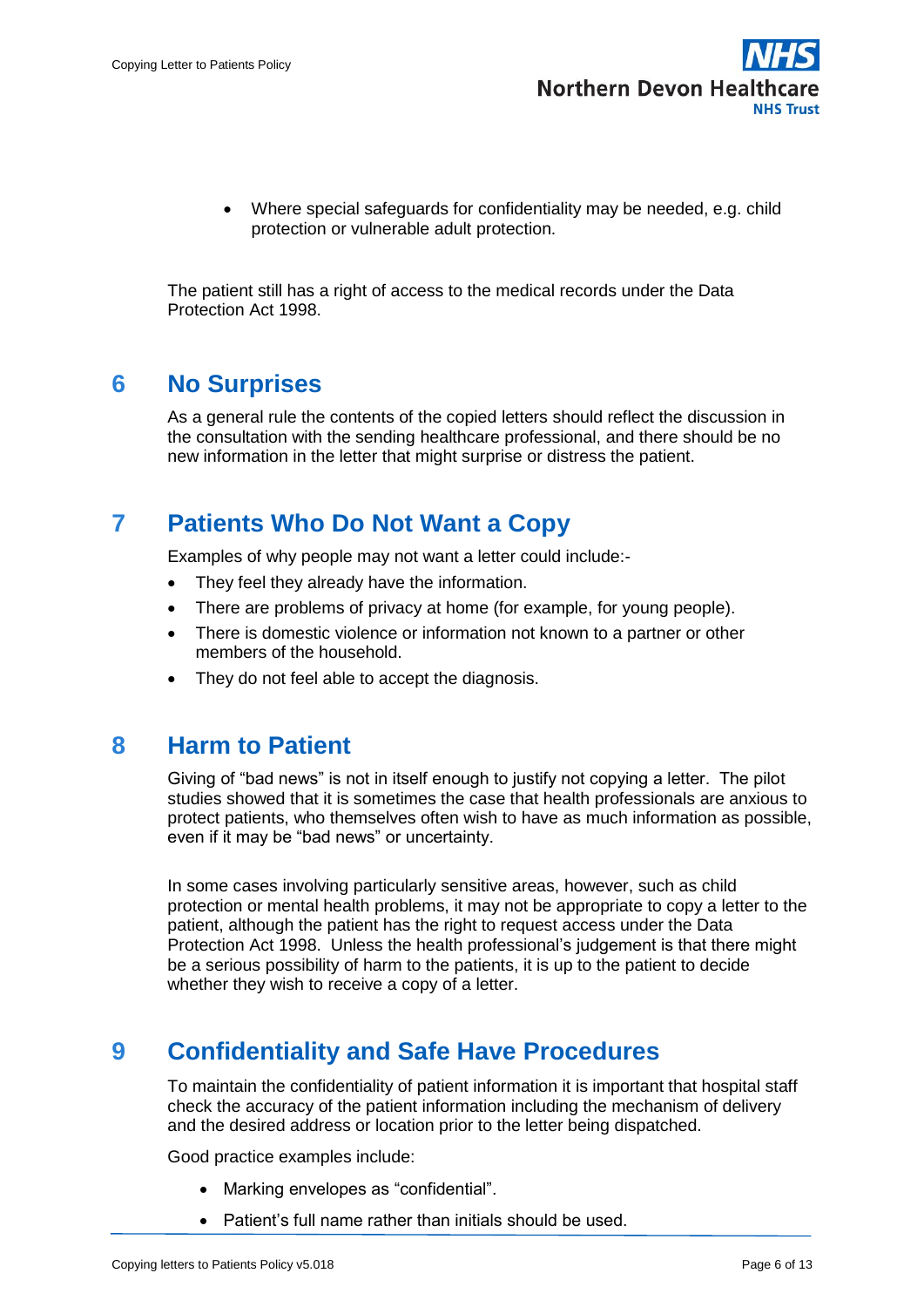

Check whether two people with the same name live at one address.

If patients wish to collect letters by hand then this can be facilitated using PALs as a central collection point.

### <span id="page-6-0"></span>**10 Carers**

Some adults have carers, family members or others who are actively involved in their care. As carers, they need information and support from professionals involved in the treatment of the person they care for. Frequently patients want information shared with their carers. With the patient's consent, a copy of letters can be sent to the carer.

Occasionally, however, the patients may not want a letter copied or shown to the carer. In such circumstances, unless there is an over-riding reason to breach confidentiality, the wishes of the patient must be respected.

# <span id="page-6-1"></span>**11 Children and Young People**

Young people aged 16 and 17 are able to make health care decisions for themselves, and should, therefore, be asked for their agreement to receive copies of letters about them. It is up to healthcare professionals to assess the competence of younger children to understand and make a decision.

The issue may arise as to whether a letter should be copied to the young person or their parents, and this should be discussed with the family. Often adolescents appreciate the letter being sent to them. Where parents are separated, it is important to discuss who should receive the copy of letters.

# <span id="page-6-2"></span>**12 Writing Style and Standard Letters**

Letters should be written clearly, it is advisable to avoid unnecessarily complex language, and subjective statements about the patient. However, clinical accuracy and ensuring the professional receiving the letter has all the information he/she needs is the main purpose of the letter and it is important not to compromise this in order to make the letter easier to understand.

Templates and standard letters can make it easier for healthcare professionals and patients to achieve this balance of technical excellence and correctness, and ease of understanding.

Issues to be considered in drafting letters include:

- Use of plain English to improve readability
- avoiding giving offence unintentionally or generating misunderstandings
- explaining a technical term in a short additional sentence or phrase
- Setting out the facts and avoiding unnecessary speculation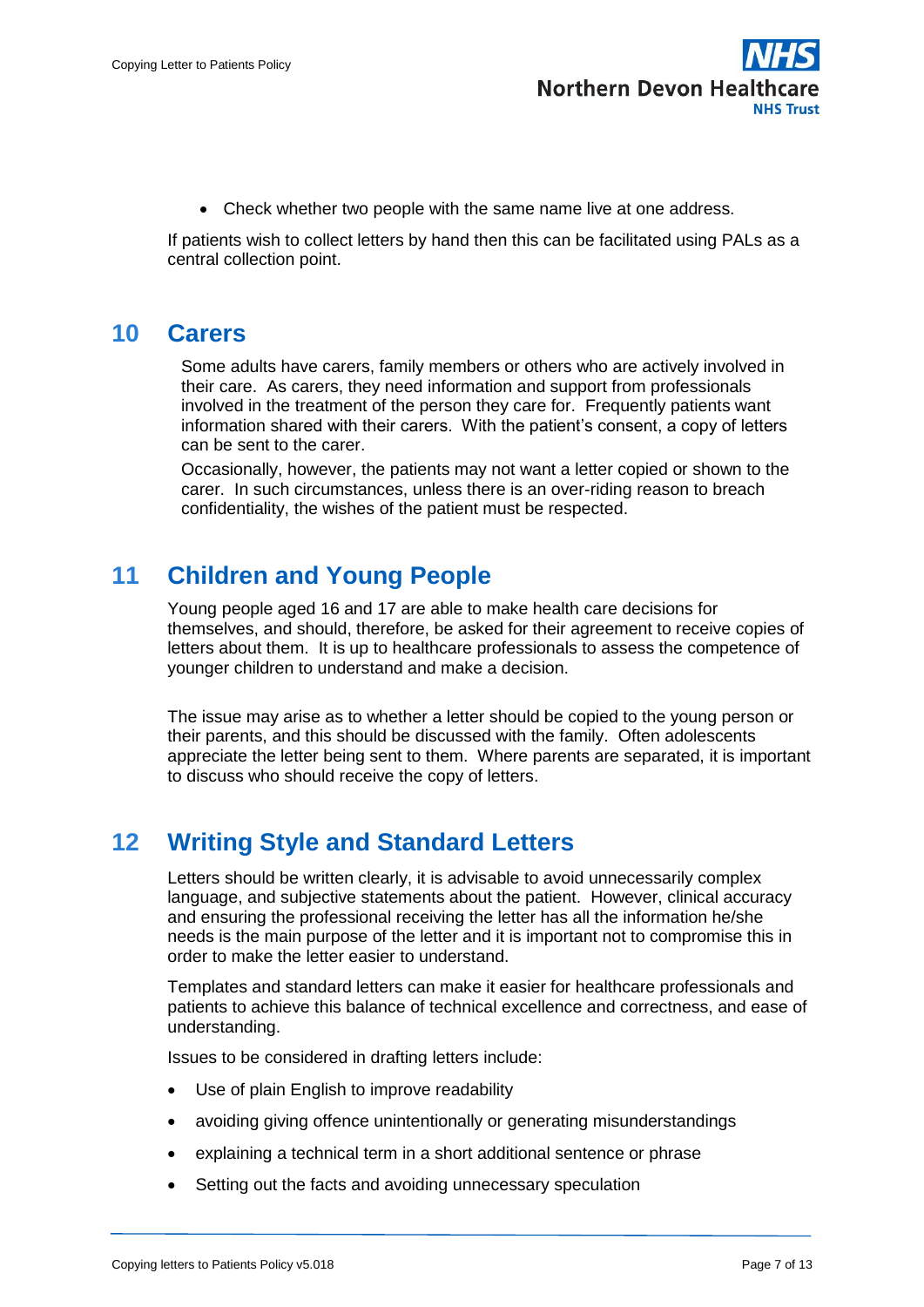

 Reinforcing and confirming the information given in discussion with the patient in the consultation

Some healthcare professionals prefer to write letters directly to patients, with a copy to the GP or other healthcare professionals. Evidence shows that patients appreciate such practices, which give the clinician the option of adding additional information and advice about life style and management of the illness or condition.

# <span id="page-7-0"></span>**13 Requesting a Copy Letter**

The process will assume that a copy is wanted unless otherwise stated.

The person responsible for generating a letter is responsible for ensuring that the patient is aware that they will automatically receive a copy unless they have opted out of doing so. Consideration must be given to the appropriateness of any third party consent to protect vulnerable groups but not disadvantage those with limited mental capacity, carers, children and young people.

# <span id="page-7-1"></span>**14 Information for Patients**

Posters will be displayed in clinic areas informing patients that they will receive a copy of letters written about them unless they specifically request not to. (Appendix A).

Patients are able to state the location where they would like to receive a copy letter. People with special communication and language needs should be able to specify how they would like to receive this information. Most people will want a printed copy of the letter. This will normally be sent to their main place of residence. Some patients, however, may be concerned about privacy and may wish to receive the copy letter at another address such as their GP practice or to collect by hand from the hospital.

The provision of Copying Letters to Patients will need to comply with Equal Opportunities Legislation, including provision for the Disability Discrimination Act(s), the Race Relations (Amendment) Act and the Human Rights Act.

In practice this means that patients may require the information in a variety of formats other than the standard letter. This may include large print, audio tape, or translated letters. Patients who request information in an alternative format should be directed to the Patient Advice & Liaison Service.

Some patients may want further information about the content of the letter or an explanation of terms, though every effort should be made to avoid technical information where possible. The Patient Information Leaflet suggests that patients can seek further information from their GPs who will receive a copy or by contacting the consultant's secretary. If consultants wish to make alternative contact points for patients via Nurse Specialists this should be indicated within the letter.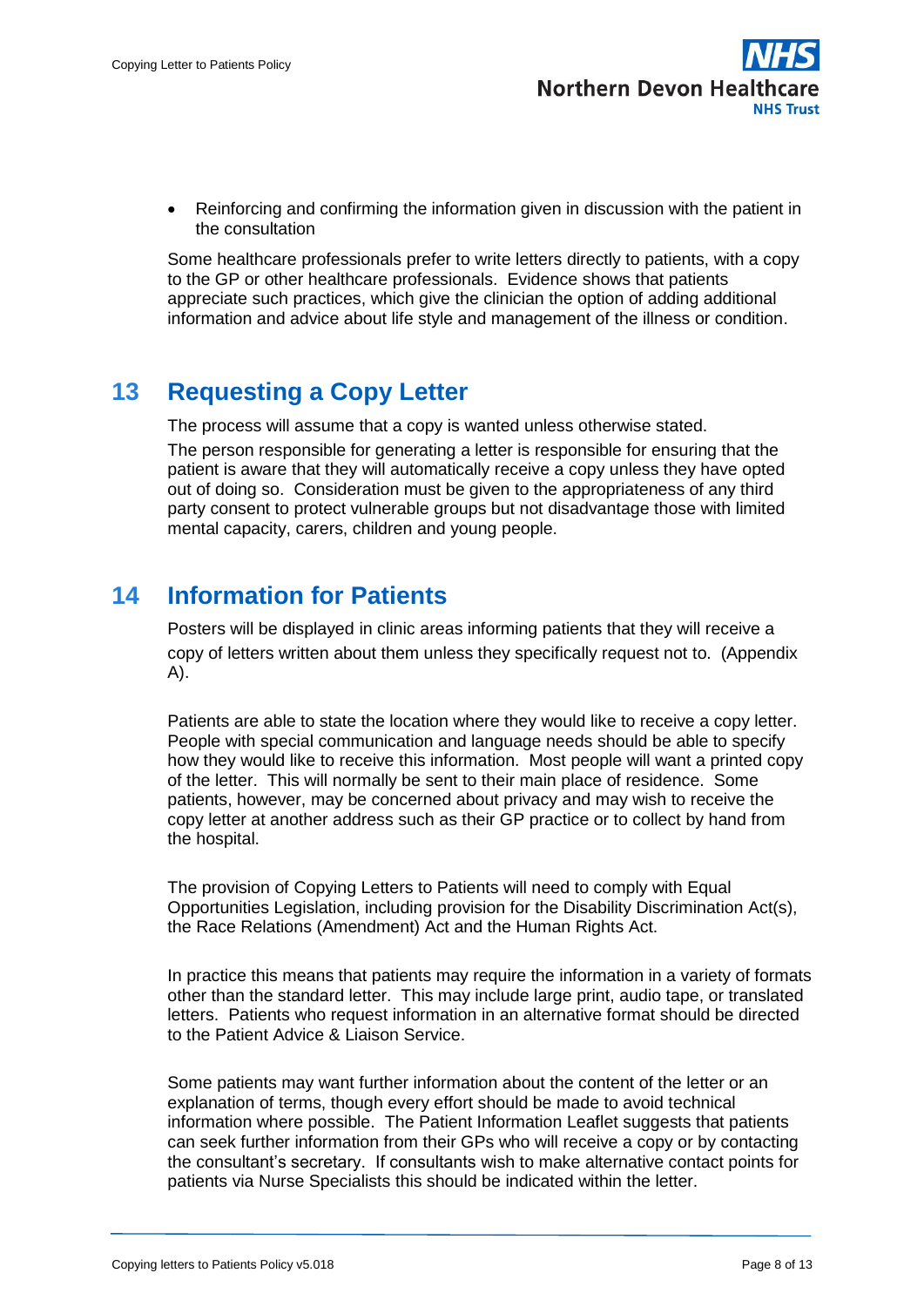

### <span id="page-8-0"></span>**15 Monitoring Compliance with and the Effectiveness of the Policy**

#### *6.1 Standards/ Key Performance Indicators*

Key performance indicators comprise:

- Lack of complaints to Trust around receipt of copies of letters.
- Audit results
- Feedback of results from patient survey

#### *6.2 Process for Implementation and Monitoring Compliance and Effectiveness*

After final approval by the Planning, Contracting and Performance Management Group, the author will provide a copy of the policy or procedure to the Head of Compliance to have it placed on the Trust's intranet. The policy or procedure will be referenced on the home page as a latest news release.

Information will also be included in the weekly Chief Executive's Bulletin which is circulated electronically to all staff.

An email will be sent to senior management to make them aware of the policy or procedure and they will be responsible for cascading the information to their staff.

In addition, staff will be informed that this policy replaces any previous versions.

#### **Process for Monitoring Compliance and Effectiveness**

Monitoring compliance with this policy will be the responsibility of each clinical directorate. Where outpatients' surveys are undertaken the question of whether patients have received a copy of the clinic letter will be asked.

Where non-compliance is identified, support and advice will be provided to improve practice. The Performance and Access Manager will provide this support to the directorate.

# <span id="page-8-1"></span>**16 Equality Impact Assessment**

| Group                      | <b>Positive</b><br><b>Impact</b> | <b>Negative</b><br>Impact | <b>No</b><br><b>Impact</b> | <b>Comment</b> |
|----------------------------|----------------------------------|---------------------------|----------------------------|----------------|
| Age                        |                                  |                           |                            |                |
| <b>Disability</b>          |                                  |                           |                            |                |
| Gender                     |                                  |                           |                            |                |
| <b>Gender Reassignment</b> |                                  |                           |                            |                |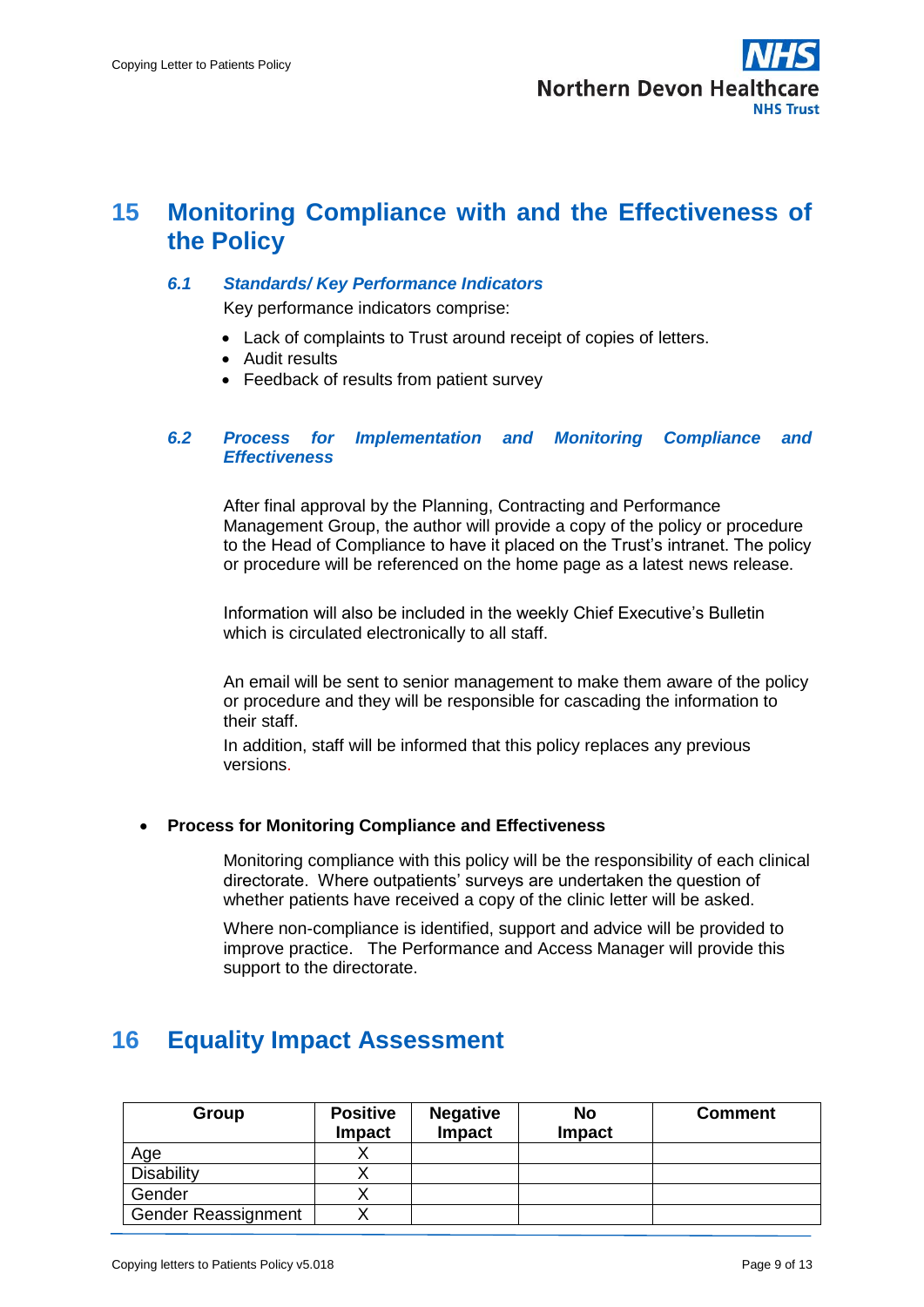

| Human Rights (rights      | Χ |  |  |
|---------------------------|---|--|--|
| to privacy, dignity,      |   |  |  |
| liberty and non-          |   |  |  |
| degrading treatment),     |   |  |  |
| marriage and civil        |   |  |  |
| partnership               |   |  |  |
| Pregnancy                 | Χ |  |  |
| Maternity and             |   |  |  |
| <b>Breastfeeding</b>      |   |  |  |
| Race (ethnic origin)      | Χ |  |  |
| Religion (or belief)      | Χ |  |  |
| <b>Sexual Orientation</b> | Χ |  |  |

### <span id="page-9-0"></span>**17 References**

- NHS Constitution
- NHS Plan
- Data Protection Act (1998)
- Disability Discrimination Act (1995)
- Race Relations (Amendment) Act (2000)
- Human Rights Act (1998)

### <span id="page-9-1"></span>**18 Associated Documentation**

- Copying Letter to Patients Patient Information Poster
- Copying Letters to Patients Process Document
- Copying Letters to Patients Guidelines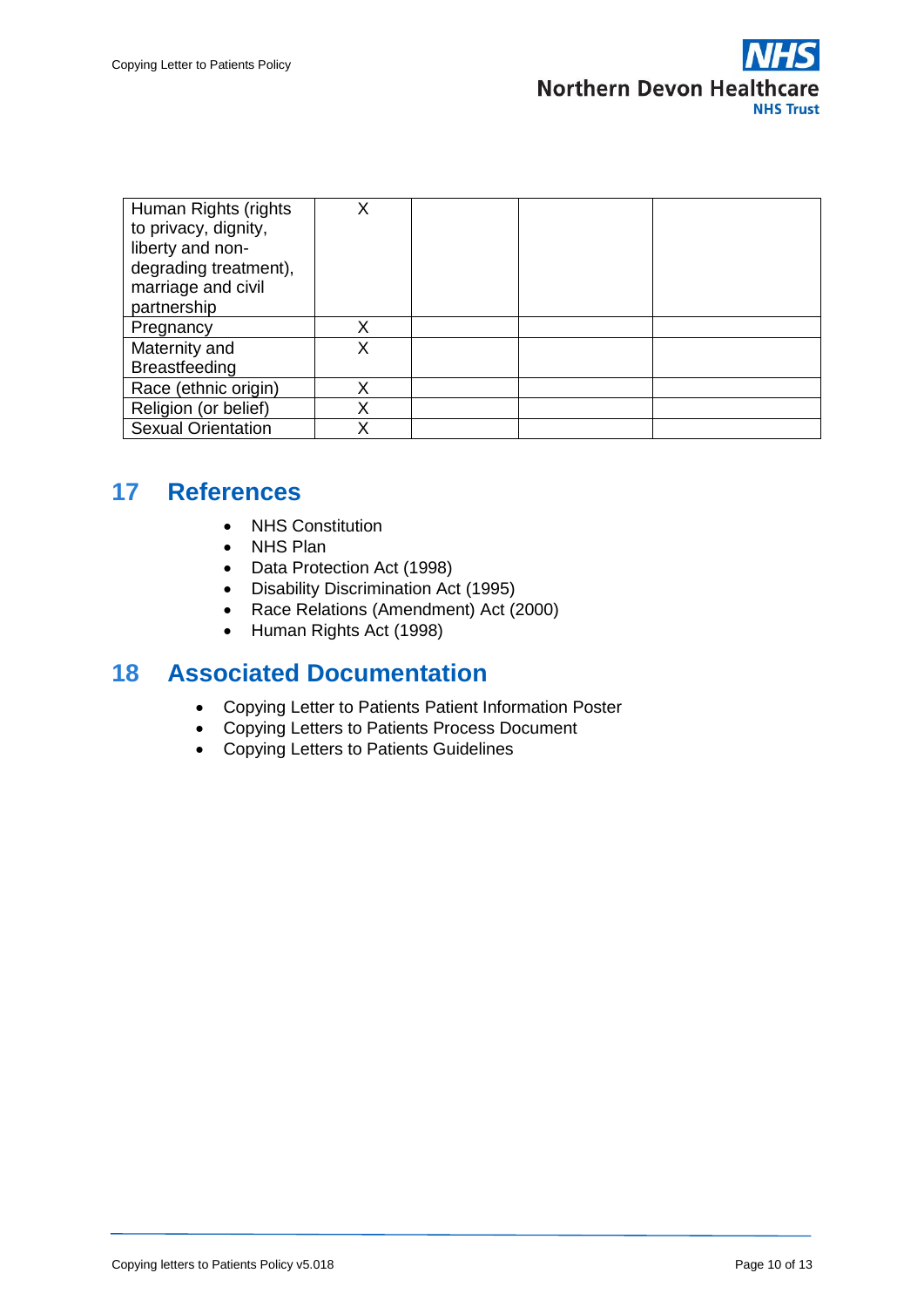

Appendix A

**Northern Devon Healthcare NHS Trust** 

# **Receiving letters** about your care with us

Patients will receive a copy of all letters sent between their clinician here and other healthcare professionals.

- If you are happy to receive copies of letters, you do not need to do anything.
- If you do **NOT** wish to receive a copy, please tell your clinician or receptionist and he/she will put a record on our computer system.

For more information, please see the leaflet "Receiving letters about your care with us" (if you cannot see a leaflet, please ask for one at reception).

Copying letters to Patients Policy v5.018 Page 11 of 13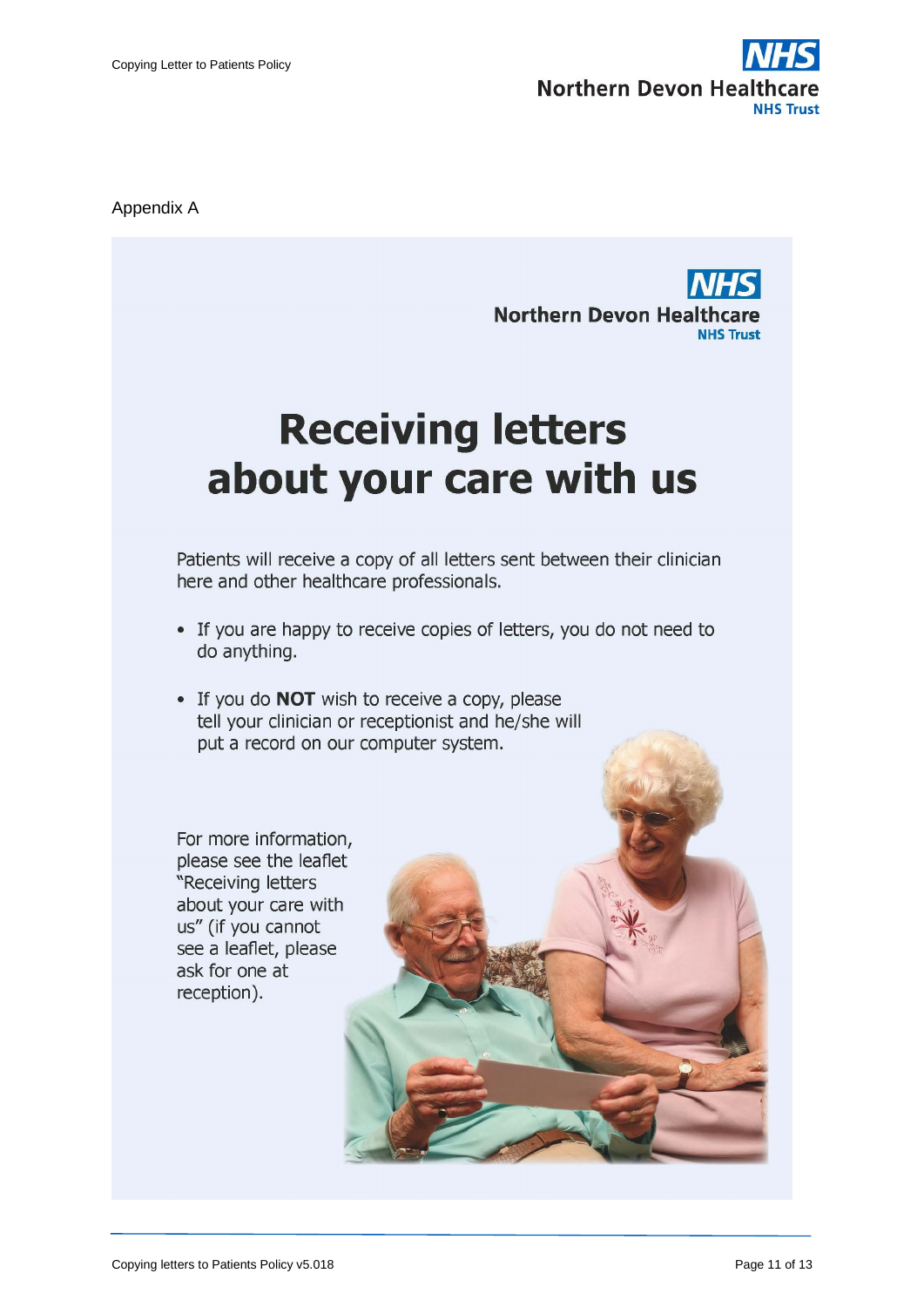

#### **APPENDIX B**

#### **Summary of Department of Health Good Practice Guidelines**

#### **Guidance to Staff – Copying Letters to Patients**

The NHS Plan made a commitment that patients should receive copies of clinicians' letters about them as of right

#### **What constitutes a 'letter'?**

A 'letter' includes communications between different health professionals, for instance those from and to GPs, hospital doctors, nurses, therapists and other healthcare professionals.

Different types of letters include (among others):

- Letters or forms of referral (including hand written)
- Letters from NHS health professionals to other agencies.
- Letters to primary care from hospital following discharge / OPD appointment / treatment

Single test results should not normally be sent.

#### **No surprises!**

Where letters contain abnormal results or significant information that has not been discussed with the patient, a copy of the letter should only be sent after discussion with the patient. The content of the letter should reflect the discussion in the consultation.

#### **When letters should not be copied**

This includes:

- where patient does not want a copy
- where clinician feels that it may cause harm to the patient ('bad news' is not in itself enough to justify not copying a letter)
- where the letter includes information about a third party who has not given consent
- where special safeguards for confidentiality may be needed

*Remember the patient has a right of access to their medical record under the Data Protection Act 1998*

#### **Safe haven procedures**

For some medical services (STD clinics etc.) where there are special arrangements for protecting confidentiality, the possibility of someone else seeing the letter and/or the implications of sending a letter should be discussed with the patient.

#### **Consent**

The process assumes that a copy is wanted unless otherwise stated; as such there is assumed consent. The person responsible for generating a letter is responsible for ensuring that the patient is aware that they will automatically receive a copy unless they have opted out of doing so.

#### **Other considerations**

- third party consent
- mental capacity
- carers
- children and young people

**How is it to be done?**